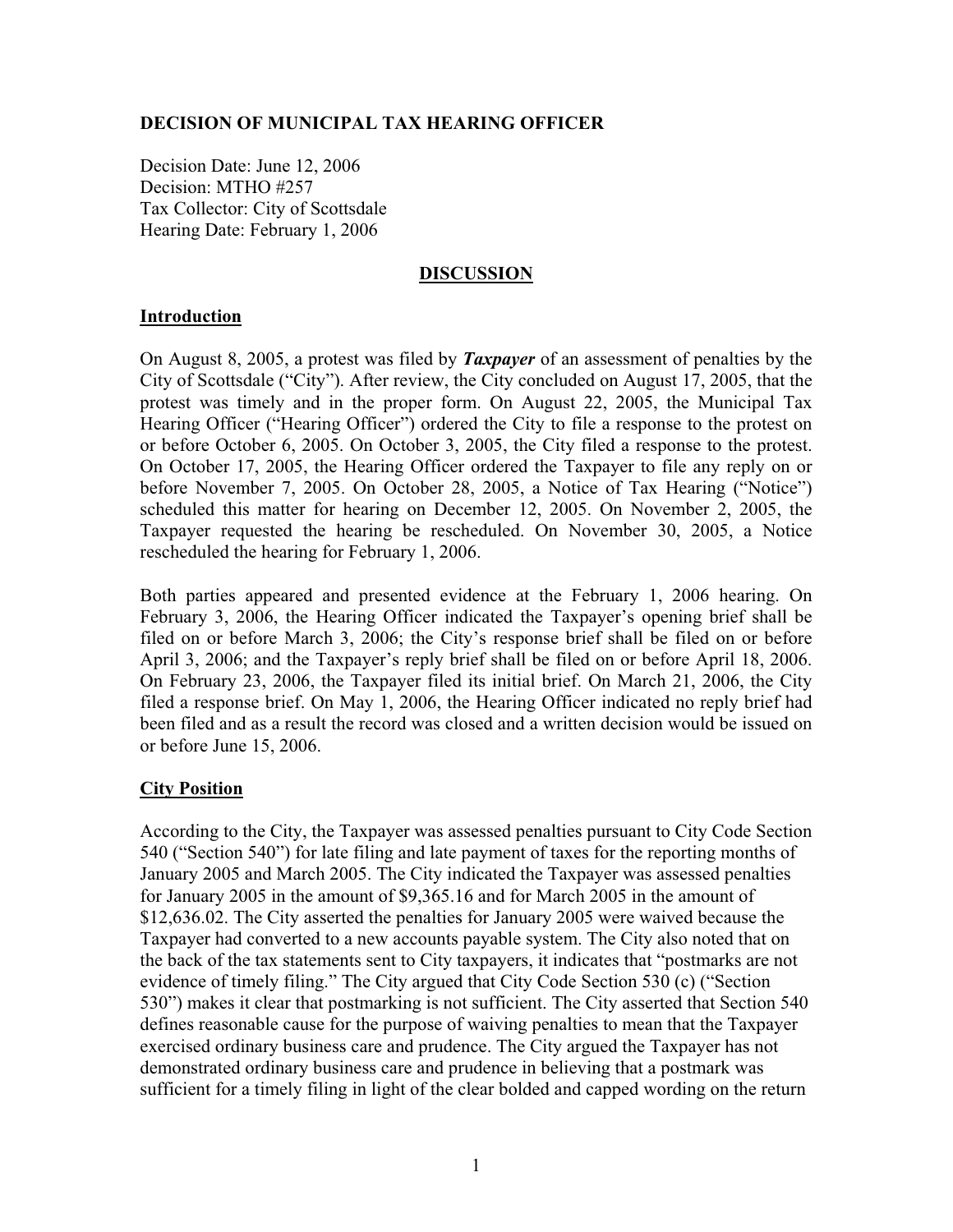filed by the Taxpayer. The City indicated that it must uniformly interpret its Tax Code and the City can not treat this Taxpayer any differently than other taxpayers who must pay a penalty. Based on the above, the City requested the Taxpayer's protest be denied.

# **Taxpayer Position**

The Taxpayer requested abatement of the penalty in the amount of \$12,636.02 for its March 2005 tax filing. The Taxpayer asserted the payment was received by the City by April 30, 2005 via overnight mail delivery. The Taxpayer indicated that Section 540 states that "…the Taxpayer shall pay a penalty unless the taxpayer shows that the failure to timely file is *due to reasonable cause and not due to willful neglect* ..." The Taxpayer argued that any delinquency was due to reasonable cause. According to the Taxpayer, employees of the City Tax Division have repeatedly informed the Taxpayer that filings were considered timely if mailed by the end of the month. The Taxpayer asserted it has consistently filed and paid the taxes in a timely manner. The Taxpayer indicated it had one late filing over the past six years and that was because of a company side conversion of internal Accounts Payable Systems. The Taxpayer discovered on April 29, 2005, that it had not yet filed its March 2005 filing. The Taxpayer hired *Shipping Company* to provide an expedited shipment on Saturday, April 30, 2005. *Shipping Company* was not able to deliver the tax return on April 30, 2005 as the City was not open for business on Saturday. The Taxpayer asserted in its post hearing memorandum that it had made changes to its internal processes so that the issued did not repeat.

## **ANALYSIS**

Section 530 makes it clear that the Taxpayer's March 2005 tax return and payment would need to be received by the City on or before the last business of April 2005. As a result, the Taxpayer's March 2005 tax return and payment needed to be received by the City on or before April 29, 2005. While the Taxpayer attempted to have it delivered on April 30, 2005, that was not a City business day. The Taxpayer did have it delivered to the City on May 2, 2005. As a result, the Taxpayer's March 2005 tax return and payment was not timely filed and the City was authorized pursuant to Section 540 to assess penalties for failure to timely file and for failure to timely pay taxes.

The sole issue is whether or not the Taxpayer has demonstrated reasonable cause to have the penalties waived. Section 540 does require the penalties to be waived if the Taxpayer has consistently filed and paid the taxes in a timely manner. While there is no definition in the Tax Code for "consistently" we do know that it doesn't mean every time otherwise the Tax Code would have so stated. In this case, the evidence demonstrated the Taxpayer had timely filed all tax returns and timely paid taxes for every month of a six year period with the exception of two months. It just so happens those two months occurred within a three month period. In addition, there were entirely different reasons for the two late filings. The January 2005 late filing was caused by a change in the accounting system. The March 2005 late filing was caused by the Taxpayer simply waiting too late to file the return. We believe this could happen to an ordinary prudent businessperson. We also find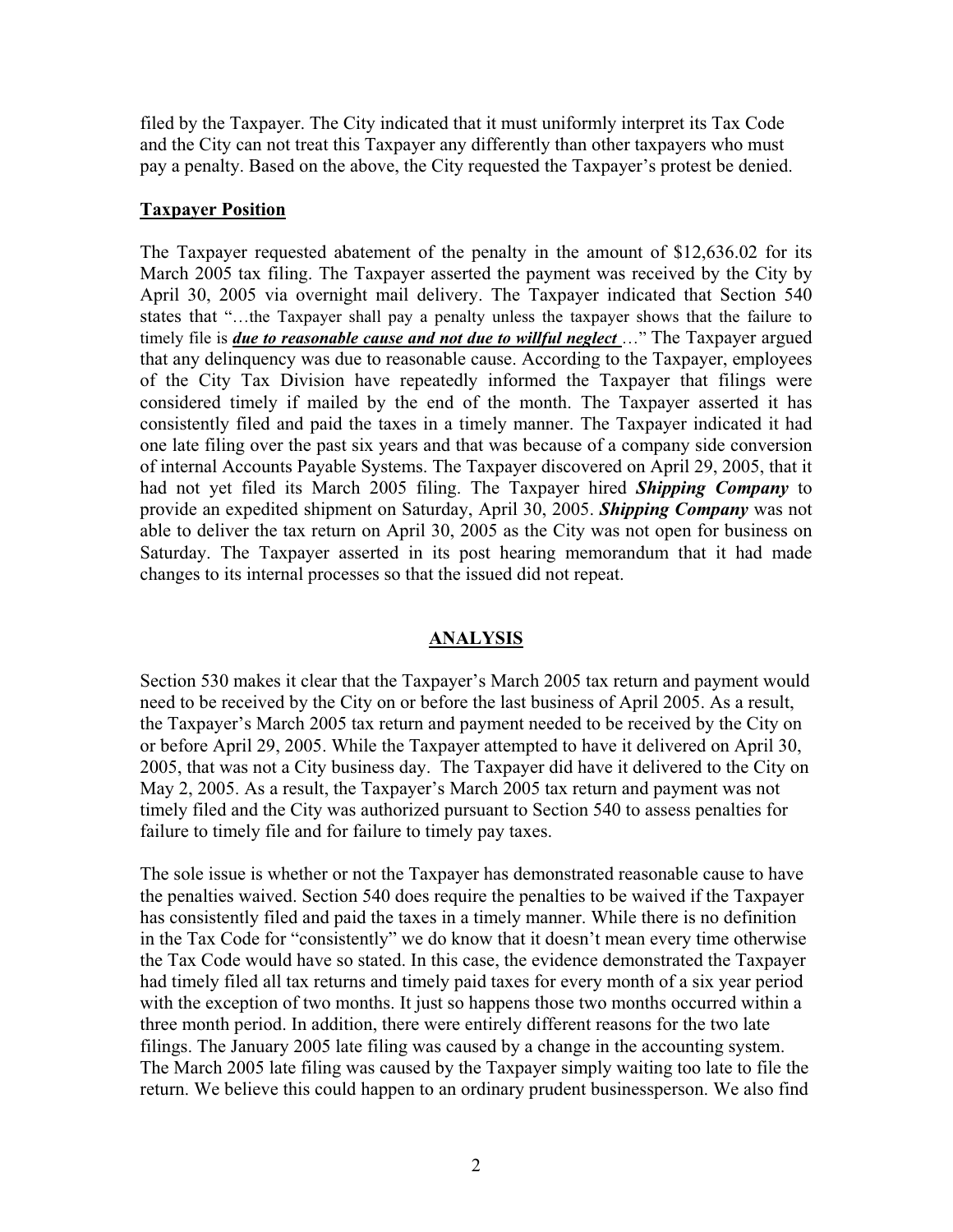that the Taxpayer acted as a reasonable prudent businessperson by attempting an expedited delivery even on a Saturday. Lastly, the Taxpayer acted as a reasonable prudent businessperson by modifying procedures so that the problem did not reoccur. Based on the above, we conclude the Taxpayer has demonstrated reasonable cause to have the March 2005 late penalties waived. The Taxpayer's protest should be granted.

### **FINDINGS OF FACT**

- 1. On August 8, 2005 a protest was filed by the Taxpayer of an assessment of penalties by the City.
- 2. After review, the City concluded on August 17, 2005, that the protest was timely and in the proper form.
- 3. On August 22, 2005, the Hearing Officer ordered the City to file a response to the protest on or before October 6, 2005.
- 4. On October 3, 2005, the City filed a response to the protest.
- 5. On October 17, 2005, the Hearing Officer ordered the Taxpayer to file any reply on or before November 7, 2005.
- 6. On October 28, 2005, a Notice scheduled this matter for hearing on December 12, 2005.
- 7. On November 2, 2005, the Taxpayer requested the hearing be rescheduled.
- 8. On November 30, 2005, a Notice rescheduled the hearing for February 1, 2006.
- 9. Both parties appeared and presented evidence at the February 1, 2006 hearing.
- 10. On February 3, 2006, the Hearing Officer indicated the Taxpayer's opening brief shall be filed on or before March 3, 2006; the City's response brief shall be filed on or before April 3, 2006, and, the Taxpayer's reply brief shall be filed on or before April 18, 2006.
- 11. On February 23, 2006, the Taxpayer filed its initial brief.
- 12. On March 21, 2006, the City filed a response brief.
- 13. On May 1, 2006, the Hearing Officer indicated no reply brief had been filed and as a result the record was closed and a written decision would be issued on or before June 9, 2006.
- 14. The Taxpayer was assessed penalties for late filing and late payment of taxes for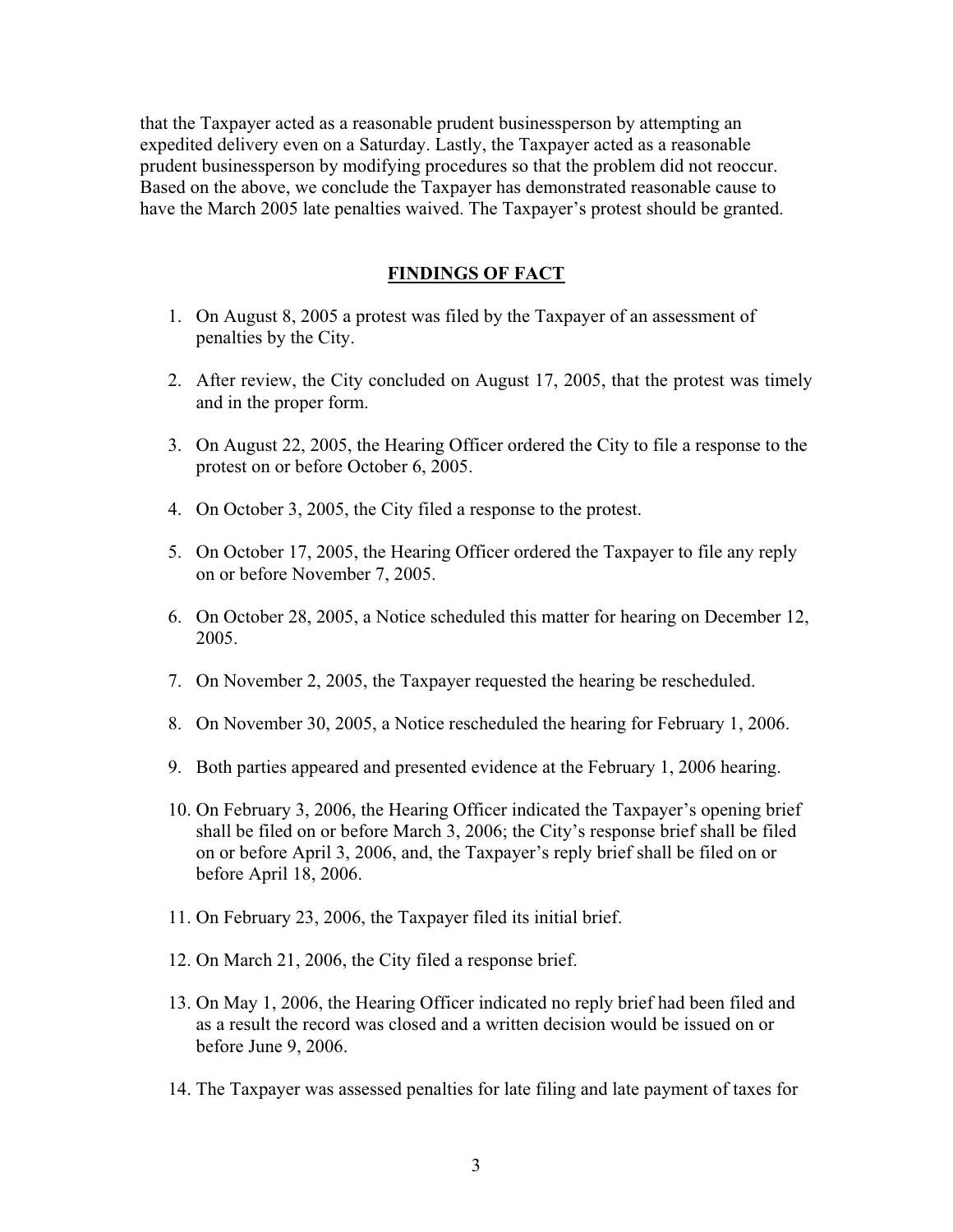the reporting months of January 2005 and March 2005.

- 15. The Taxpayer was assessed penalties for January 2005 in the amount of \$9,365.16 and for March 2005 in the amount of \$12,636.02.
- 16. The City waived the penalties for January 2005.
- 17. The penalties for January 2005 were waived because the Taxpayer had converted to a new accounts payable system.
- 18. The Taxpayer discovered on April 29, 2005, that it had not yet filed its March 2005 filing.
- 19. The Taxpayer hired *Shipping Company* to provide an expedited shipment on Saturday, April 30, 2005.
- 20. *Shipping Company* was not able to provide an expedited shipment on Saturday, April 30, 2005 as the City was not open for business.
- 21. Subsequently, the Taxpayer has made changes to its internal processes so that similar issues did not occur again.

# **CONCLUSIONS OF LAW**

- 1. Pursuant to ARS Section 42-6056, the Municipal Tax Hearing Officer is to hear all reviews of petitions for hearing or redetermination under the Model City Tax Code.
- 2. The Taxpayer's March 2005 tax return and payment were not timely filed with the City pursuant to Section 530.
- 3. The City was authorized pursuant to Section 540 to assess penalties for late filing and late payment.
- 4. The Taxpayer has demonstrated reasonable cause to have the penalties waived.
- 5. The Taxpayer's protest should be granted.

## **ORDER**

It is therefore ordered that the August 8, 2005 protest of *Taxpayer* is hereby granted.

It is further ordered that the City of Scottsdale shall waive the penalties assessed for the March 2005 tax return and payment.